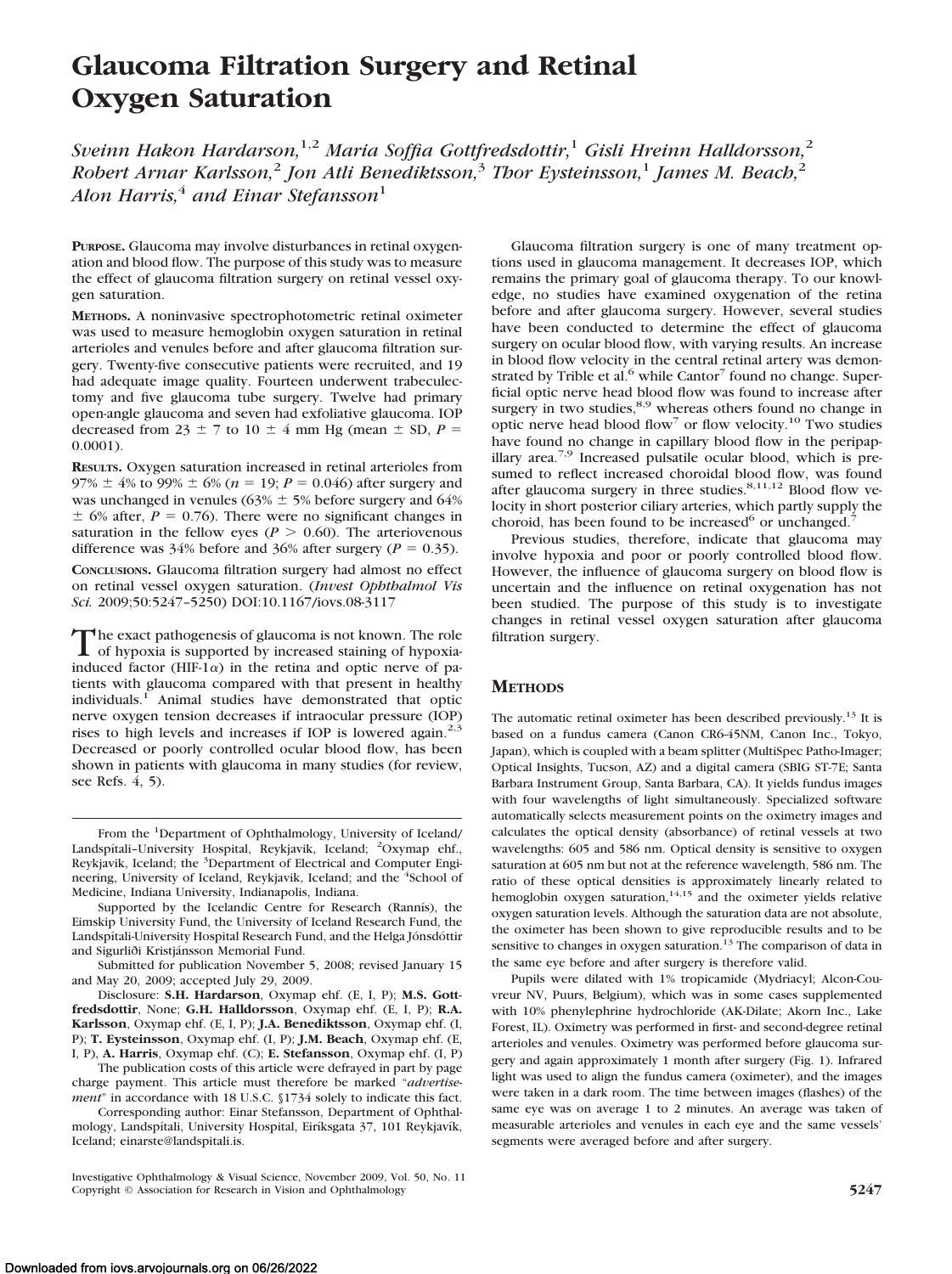

**FIGURE 1.** The pseudocolor fundus image shows a typical map of the hemoglobin oxygen saturation in the human fundus. This image was taken before surgery. *Right*: oxygen saturation color scale.

All consecutive patients with open-angle glaucoma, with and without pseudoexfoliation syndrome, undergoing glaucoma surgery in Iceland in a 6-month period were invited to participate in the study. All patients were using topical glaucoma drugs before their surgery, and one was also taking oral acetazolamide (Table 1). None of the patients used glaucoma drugs at the time of postoperative oximetry. Twenty-five patients were measured before and after surgery. Six patients were excluded from analysis because of poor optical quality of the eye.

Fourteen patients underwent trabeculectomy with mitomycin C and five patients underwent glaucoma drainage device surgery with the Ahmed tube. All surgeries were performed by the same surgeon.

Statistical analysis was performed with R ver. 2.6.1 (provided in the public domain by the R Foundation for Statistical Computing, Vienna, Austria, available at http://www.r-project.org/). Paired *t*-tests were used for comparing the means. Post hoc power analyses were performed separately for arterioles, venules, and arteriovenous differences. An effect size of five percentage points and standard deviations of differences between measurements before and after surgery (surgical eye) were used to calculate the power. The study was approved by the National Bioethics Committee of Iceland and The Icelandic Data Protection Authority and adhered to the tenets of the Declaration of Helsinki.

| <b>TABLE 1. Clinical and Medication Data</b> |
|----------------------------------------------|
|                                              |

| <b>Demographic Data of the 19 Study Patients</b> |  |  |  |  |  |
|--------------------------------------------------|--|--|--|--|--|
|--------------------------------------------------|--|--|--|--|--|

| Age                                       | 73 $\pm$ 7 years (mean $\pm$ SD)               |
|-------------------------------------------|------------------------------------------------|
| Sex                                       | 12 M, 7 F                                      |
| Pseudoexfoliation, n                      |                                                |
| Trabeculectomy, n                         | 14                                             |
| Shunt surgery (Ahmed tube), $n$           |                                                |
| IOP in surgical eye before surgery, mm Hg | $23 \pm 7$ (mean $\pm$ SD)                     |
| IOP in surgical eye after surgery, mm Hg  | $10 \pm 4$ (mean $\pm$ SD)                     |
|                                           | Postoperative IOP decreased ( $P \le 0.0001$ ) |
|                                           |                                                |

*Eyes Receiving Topical Medication before Glaucoma Filtration Surgery, n*

| Timolol+dorzolamide+latanoprost       |  |
|---------------------------------------|--|
| Latanoprost                           |  |
| Betaxolol+latanoprost                 |  |
| Timolol gel+latanoprost               |  |
| Timolol+pilocarpine+latanoprost       |  |
| Timolol+brimonidine+latanoprost       |  |
| Pilocarpine+propine+travoprost        |  |
| Brimonidine+latanoprost+acetazolamide |  |
| Timolol gel                           |  |
|                                       |  |

| <b>TABLE 2. Hemoglobin Oxygen Saturation in First- and Second-Degree</b> |
|--------------------------------------------------------------------------|
| Retinal Vessels in 19 Patients before and after Glaucoma                 |
| <b>Filtration Surgery</b>                                                |

|                                        | <b>Surgical Eye</b>                    |                                          | <b>Fellow Eve</b>                      |                                        |  |
|----------------------------------------|----------------------------------------|------------------------------------------|----------------------------------------|----------------------------------------|--|
|                                        | Pre-op                                 | Post-op                                  | Pre-op                                 | Post-op                                |  |
| Arterioles<br>Venules<br>AV difference | $97 \pm 4$<br>$63 \pm 5$<br>$34 \pm 6$ | $99 \pm 6^*$<br>$64 \pm 6$<br>$36 \pm 8$ | $96 \pm 5$<br>$64 \pm 6$<br>$32 \pm 6$ | $96 \pm 5$<br>$63 \pm 8$<br>$32 \pm 8$ |  |

AV difference denotes the difference in oxygen saturation between arterioles and venules. The table shows the mean percentage  $\pm$ SD.

\* The increase in arterioles in the surgical eye was statistically significant;  $P = 0.046$  (paired *t*-test).

### **RESULTS**

A statistically significant increase from 97%  $\pm$  4% to 99%  $\pm$  6%  $(n = 19; P = 0.046$ , paired *t*-test, Table 2; Fig. 2) was found in arteriolar oxygen saturation after glaucoma filtration surgery. No change  $(P = 0.76)$  was seen in oxygen saturation in the venules, and the oxygen saturation in the fellow eyes remained stable ( $P > 0.60$ ). The arteriovenous difference in oxygen saturation was  $34\%$  before surgery and  $36\%$  after surgery ( $P =$ 0.35). Assuming an effect size of 5 percentage points, post hoc power analysis yields a power of 99% for arterioles, 87% for venules, and 70% for arteriovenous difference.

#### **DISCUSSION**

Our results show almost no change in oxygen saturation with glaucoma filtration surgery. We found a statistically significant 2% increase in arteriolar oxygen saturation and no change in venules after dramatic lowering of IOP with surgery. Changes in arteriovenous difference did not reach statistical significance. Although the sample size is small, a post hoc power analysis demonstrates that it is unlikely that a difference of 5 percentage points or larger was missed in retinal venules (or in arteriovenous difference). It can therefore be concluded that the surgery had almost no effect on oxygen saturation.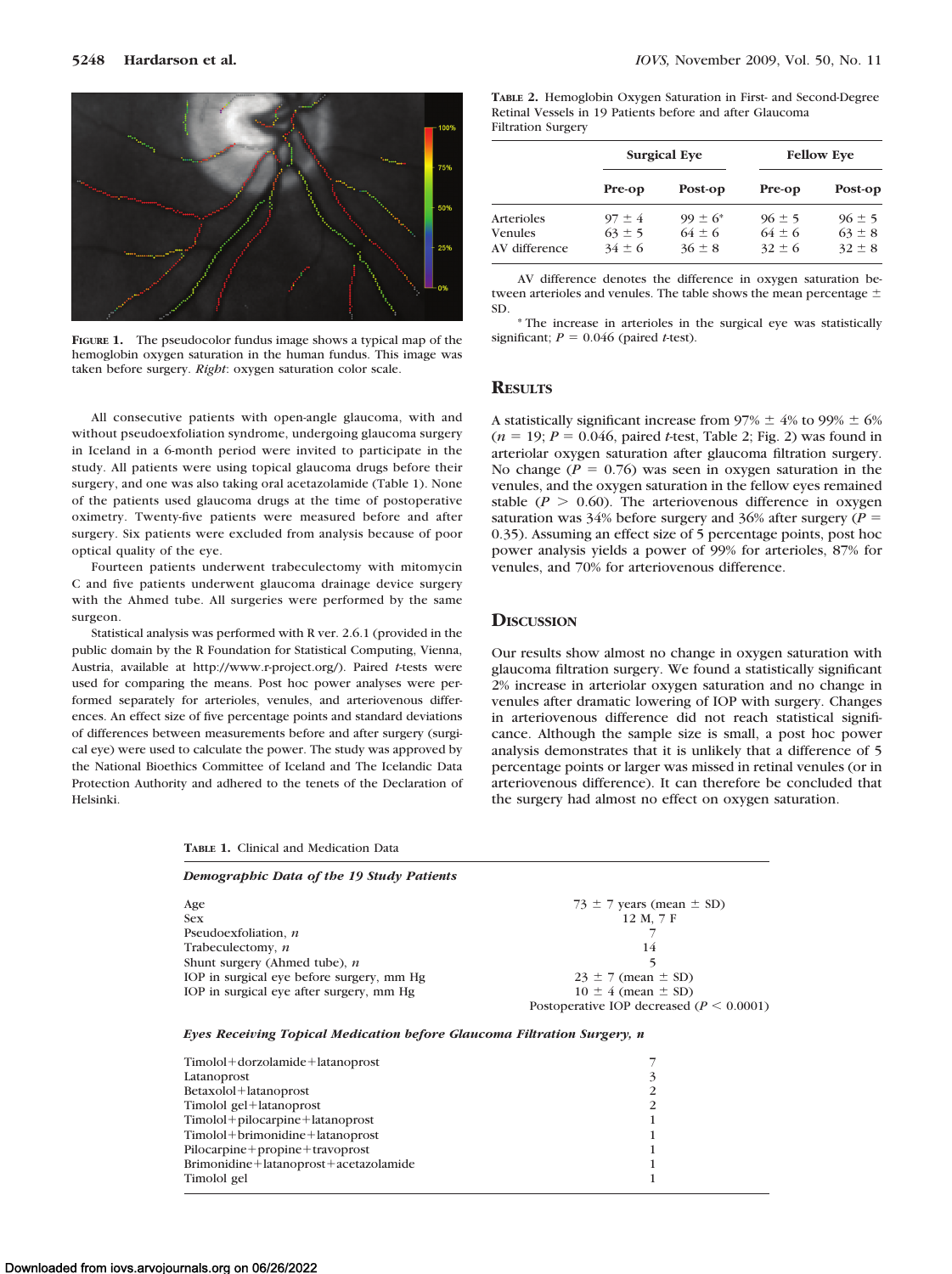

The absence of change in retinal vessel oxygen saturation does not necessarily mean that glaucoma filtration surgery has no effect on oxygenation of the retina. Oxygen delivery from the retinal circulation to the tissue depends on both the arteriovenous difference in saturation and on the retinal blood flow. We found almost no change in oxygen saturation, but the question remains whether there could be an increase in retinal blood flow with surgery.

Retinal blood flow can be described (at least qualitatively) by the Hagen-Poiseuille law, which states that flow is equal to the arteriovenous pressure difference (perfusion pressure) divided by the resistance to flow. Since the retinal venous pressure is equal to<sup>16-18</sup> or at least positively correlated with<sup>19,20</sup> IOP, the flow, *F*, can be calculated as:

$$
F = \frac{\text{OAP} - \text{IOP}}{R}
$$

where OAP is the ophthalmic artery pressure and *R* is the resistance to flow. Therefore, if IOP is decreased after surgery and if other factors are constant, the flow should increase. Whether the other factors are constant, however, is not certain. Autoregulation of blood flow may, for example, increase the resistance, *R*, and limit the change in flow, *F*. Some studies have found an increase in blood flow after glaucoma filtration surgery, whereas others have found no change (see the introduction). Whether the retinal blood flow changed in the present study is uncertain. It should be noted, however, that the small increase found in arteriolar saturation is consistent with an increase in retinal blood flow (i.e., less oxygen is lost per unit volume of blood through the arteriolar walls when the blood flow increases).

Oxygen delivery by the retinal vasculature mostly reflects oxygen consumption by the inner retina, whereas the choroid mostly supplies the outer retina, although these boundaries shift a little depending on light conditions.<sup>21-23</sup> Choroidal blood flow increases with dramatic increases in perfusion pressure, $24 - 29$  and some studies have indicated an increase after glaucoma surgery.<sup>8,11,12</sup> However, oxygen was not measured in the choroid in this study and it is uncertain whether the decrease in IOP in this study has an effect on oxygenation. If there is any effect of the surgery on oxygen delivery from the choroid, an increase is more likely than a decrease.

One limitation of the present study is that the patients received glaucoma drug treatment before but not after surgery and this may influence the oxygen saturation. However, despite the withdrawal of drugs, the IOP was dramatically decreased between the pre- and postoperative measurements. Unfortunately, blood pressure data are not available to confirm that perfusion pressure was increased. Most of the patients (14/19; Table 1) were using ocular  $\beta$ -blockers before surgery and not after surgery, and the cessation of the medication may have increased blood pressure after surgery. The oxygen saturations are relative, although comparison between the same eye before and after surgery is valid (see the Methods section). Finally, although the retinal oximeter has been systematically defined and tested, $13$  clinical oximetry studies are limited so far.

We conclude that glaucoma filtration surgery, which lowers IOP, results in almost no change in retinal vessel oxygen saturation. Coupled with an increase in retinal blood flow, the sustained oxygen saturation would result in increased oxygen delivery to the retina after surgery. Changes in retinal blood flow are uncertain, however, and further studies are needed. It should also be stressed that the present study only includes retinal measurements, with no evaluation of potential changes in optic nerve oxygenation.

#### *References*

- 1. Tezel G, Wax MB. Hypoxia-inducible factor  $1\alpha$  in the glaucomatous retina and optic nerve head. *Arch Ophthalmol.* 2004;122: 1348 –1356.
- 2. Stefansson E, Pedersen DB, Jensen PK, et al. Optic nerve oxygenation. *Prog Retin Eye Res.* 2005;24:307–332.
- 3. la Cour M, Kiilgaard JF, Eysteinsson T, et al. Optic nerve oxygen tension: effects of intraocular pressure and dorzolamide. *Br J Ophthalmol.* 2000;84:1045–1049.
- 4. Grieshaber MC, Mozaffarieh M, Flammer J. What is the link between vascular dysregulation and glaucoma? *Surv Ophthalmol.* 2007;52(suppl 2):S144 –S154.
- 5. Flammer J, Orgul S, Costa VP, et al. The impact of ocular blood flow in glaucoma. *Prog Retin Eye Res.* 2002;21:359 –393.
- 6. Trible JR, Sergott RC, Spaeth GL, et al. Trabeculectomy is associated with retrobulbar hemodynamic changes: a color Doppler analysis. *Ophthalmology.* 1994;101:340 –351.
- 7. Cantor LB. The effect of trabeculectomy on ocular hemodynamics. *Trans Am Ophthalmol Soc.* 2001;99:241–252.
- 8. Berisha F, Schmetterer K, Vass C, et al. Effect of trabeculectomy on ocular blood flow. *Br J Ophthalmol.* 2005;89:185–188.
- 9. Hafez AS, Bizzarro RL, Rivard M, Lesk MR. Changes in optic nerve head blood flow after therapeutic intraocular pressure reduction in glaucoma patients and ocular hypertensives. *Ophthalmology.* 2003;110:201–210.
- 10. Tamaki Y, Araie M, Hasegawa T, Nagahara M. Optic nerve head circulation after intraocular pressure reduction achieved by trabeculectomy. *Ophthalmology.* 2001;108:627– 632.
- 11. Boles Carenini A, Brogliatti B, Sibour G, Bellone A, Valli A. Evaluation of the choroidal and retinal blood flows by means of the pOBF system and the Eco-Color-Doppler in glaucomatous patients after trabeculectomy surgery. *Acta Ophthalmol Scand Suppl.* 1997;(224):41– 42.
- 12. James CB. Effect of trabeculectomy on pulsatile ocular blood flow. *Br J Ophthalmol.* 1994;78:818 – 822.
- 13. Hardarson SH, Harris A, Karlsson RA, et al. Automatic retinal oximetry. *Invest Ophthalmol Vis Sci.* 2006;47:5011–5016.
- 14. Harris A, Dinn RB, Kagemann L, Rechtman E. A review of methods for human retinal oximetry. *Ophthalmic Surg Lasers Imaging.* 2003;34:152–164.
- 15. Beach JM, Schwenzer KJ, Srinivas S, Kim D, Tiedeman JS. Oximetry of retinal vessels by dual-wavelength imaging: calibration and influence of pigmentation. *J Appl Physiol.* 1999;86:748 –758.